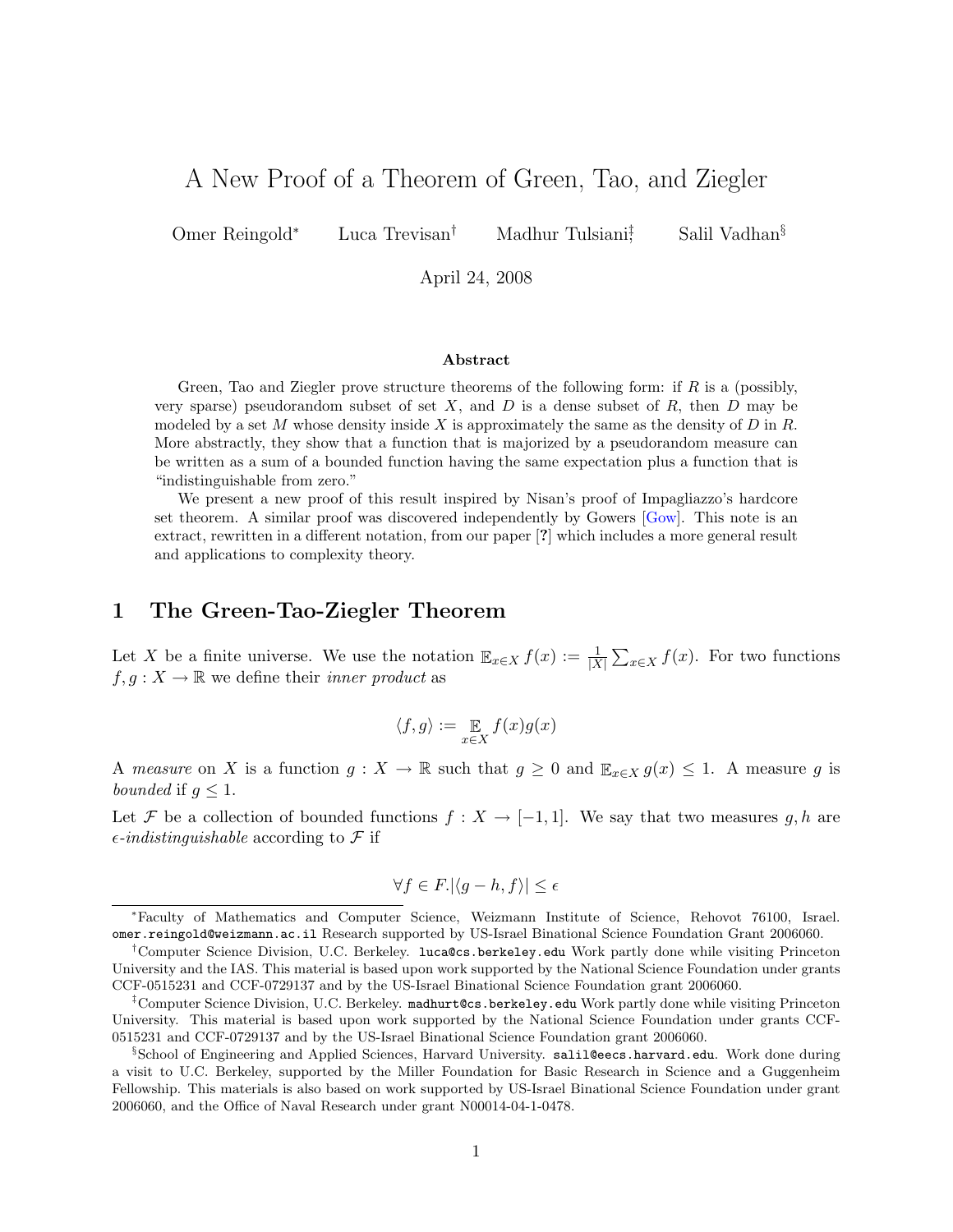We say that a measure g is  $\epsilon$ -pseudorandom according to F if g and 1 are  $\epsilon$ -indistinguishable according to  $\mathcal{F}$ , where 1 is the function that is identically equal to 1.

If F is a collection of bounded functions  $f: X \to [-1,1]$ , we denote by  $\mathcal{F}_k$  the collections of all functions of the form  $\prod_{i=1}^{k'} f_i$ , where  $f_i \in \mathcal{F}$  and  $k' \leq k$ . In particular, if  $\mathcal{F}$  is closed under multiplication, then  $\mathcal{F}_k = \mathcal{F}$ . [Madhur's Note: Changed definition of  $\mathcal{F}_k$  slightly to have upto  $k$  functions instead of exactly  $k$ .

**Theorem 1.1 (Green, Tao, Ziegler)** For every  $\epsilon$ ,  $\delta$  there is a  $k = (\epsilon)^{O(1)}$  and an  $\epsilon' = \exp(-\epsilon^{O(1)})$ such that:

If F is a collection of bounded functions  $f: X \to [-1,1], \nu: X \to \mathbb{R}$  is an  $\epsilon'$ -pseudorandom measure according to  $\mathcal{F}_k$ , and  $g: X \to \mathbb{R}$  is a measure such that  $0 \leq g \leq \nu$  and

$$
\mathop{\mathbb{E}}_{x \in X} g(x) = \delta ;
$$

Then there is a bounded measure  $g_1: X \to [0,1]$  such that  $\mathbb{E}_{x \in X} g_1(x) = \mathbb{E}_{x \in X} g(x) = \delta$  and  $g_1$  and g are  $\epsilon$ -indistinguishable according to  $\mathcal{F}$ .

Note that a way to restate the conclusion is that we can write

$$
g = g_1 + g_2
$$

where  $g_1$  is a bounded measure,  $g_1$  and g have the same expectation, and  $g_2$  is nearly orthogonal to  $\mathcal{F}$ , meaning that

$$
\forall f \in F. |\langle g_2, f \rangle| \le \epsilon
$$

## 2 Our Proof

We prove the contrapositive: assuming that  $g_1$  as required does not exist, we prove that  $\nu$  cannot be pseudorandom.

Let us denote, for convenience, by G the set of functions  $g_1 : X \to [0,1]$  such that  $\mathbb{E} g_1 = \delta$ . Our assumption can be written as

$$
\forall g_1 \in G. \exists f \in \mathcal{F}. |\langle g - g_1, f \rangle| > \epsilon
$$

If we denote by  $\mathcal{F}'$  the "closure" of  $\mathcal F$  under negation, that is  $\mathcal{F}' := \mathcal{F} \cup \{-f : f \in \mathcal{F}\}\,$ , we have

$$
\forall g_1 \in G. \exists f \in \mathcal{F}'.\langle g - g_1, f \rangle > \epsilon
$$

Our first claim is that we can, essentially, reverse the order of quantifiers.

**Claim 2.1** There is a function  $\overline{f}$  which is a convex combination of functions from  $\mathcal{F}'$ , and is such that

$$
\forall g_1 \in G. \langle g - g_1, \overline{f} \rangle > \epsilon
$$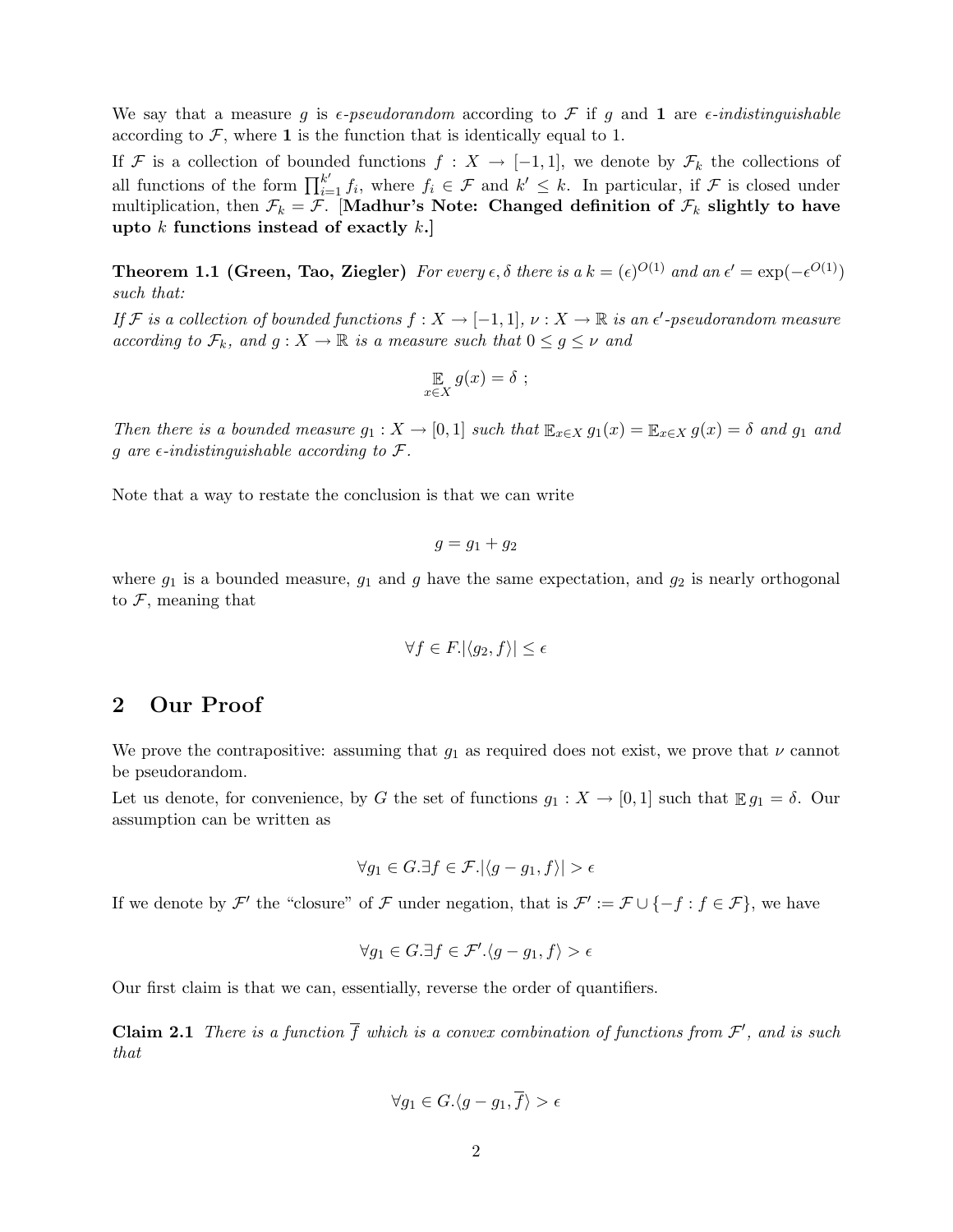**Proof:** We use the min-max theorem for 2-player zero-sum games.<sup>1</sup> We think of a zero-sum game where the first player picks a function  $f \in \mathcal{F}'$ , the second player picks a function  $g_1 \in G$ , and the payoff is  $\langle g - g_1, f \rangle$  for the first player, and  $-\langle g - g_1, f \rangle$  for the second player.

By the min-max theorem, the game has a "value"  $\alpha$  for which the first player has an optimal mixed strategy (a convex combination of strategies)  $\bar{f}$ , and the second player has an optimal mixed strategy  $\bar{g}_1$ , such that

$$
\forall g_1 \in G, \ \langle g - g_1, \bar{f} \rangle \ge \alpha \tag{1}
$$

and

$$
\forall f \in \mathcal{F}', \quad \langle g - \bar{g}_1, f \rangle \le \alpha \tag{2}
$$

[Madhur's Note: Changed  $\mathbb{E}\langle g-\bar{g}_1,f\rangle$  to  $\langle g-\bar{g}_1,f\rangle$  in the above equation. It seems either both the equations should have the expectation or neither should, depending on how you interpret  $\bar{q}_1$ .

Since G is convex,  $\bar{g}_1 \in G$ , and our hypothesis tells us that there exists a function f such that

$$
\langle g-\bar{g}_1,f\rangle > \epsilon
$$

Taking this f in Inequality (2), we get that  $\alpha \geq \epsilon$ . The claim now follows from Equation (1).  $\blacksquare$ 

Let now  $S \subseteq X$  be the set of  $\delta |X|$  elements of X that maximize  $\bar{f}$ . The function  $1_S$  is a bounded measure of expectation  $\delta$ , and hence an element of  $G$ , so we have:

$$
\langle g-1_S,\bar{f}\rangle\geq \epsilon.
$$

or, equivalently,

$$
\langle g, \bar{f} \rangle \ge \langle 1_S(x), \bar{f}(x) \rangle + \epsilon
$$

For a threshold t, define  $\bar{f}_t: X \to \{0,1\}$  to be the boolean function such that  $\bar{f}_t(x) = 1$  if and only if  $f(x) \geq t$ .

We claim that there is such a treshold function that distinguishes g and  $1<sub>S</sub>$  in a "robust" way.

**Claim 2.2** There is a threhold  $t \in \left[-1 + \frac{\epsilon}{3}, 1\right]$  such that

$$
\langle g, \bar f_t \rangle \geq \left\langle 1_S(x), \bar f_{t-\frac{\epsilon}{3}}(x) \right\rangle + \frac{\epsilon}{3}
$$

Proof: First, observe that

$$
\bar{f}(x) = \int_{-1}^{1} \bar{f}_t(x)dt - 1
$$

and also that, since  $\langle g, \mathbf{1} \rangle = \langle 1_S, \mathbf{1} \rangle = \delta$ , we have

$$
\langle g, \bar{f}+1 \rangle \ge \langle 1_S, \bar{f}+1 \rangle + \epsilon
$$

which is equivalent to

$$
\int_{-1}^{1} \langle g, \bar{f}_t \rangle dt \ge \int_{-1}^{1} \langle 1_S, \bar{f}_t \rangle dt + \epsilon \tag{3}
$$

<sup>&</sup>lt;sup>1</sup>We could also directly phrase the argument as a consequence of duality in linear programming.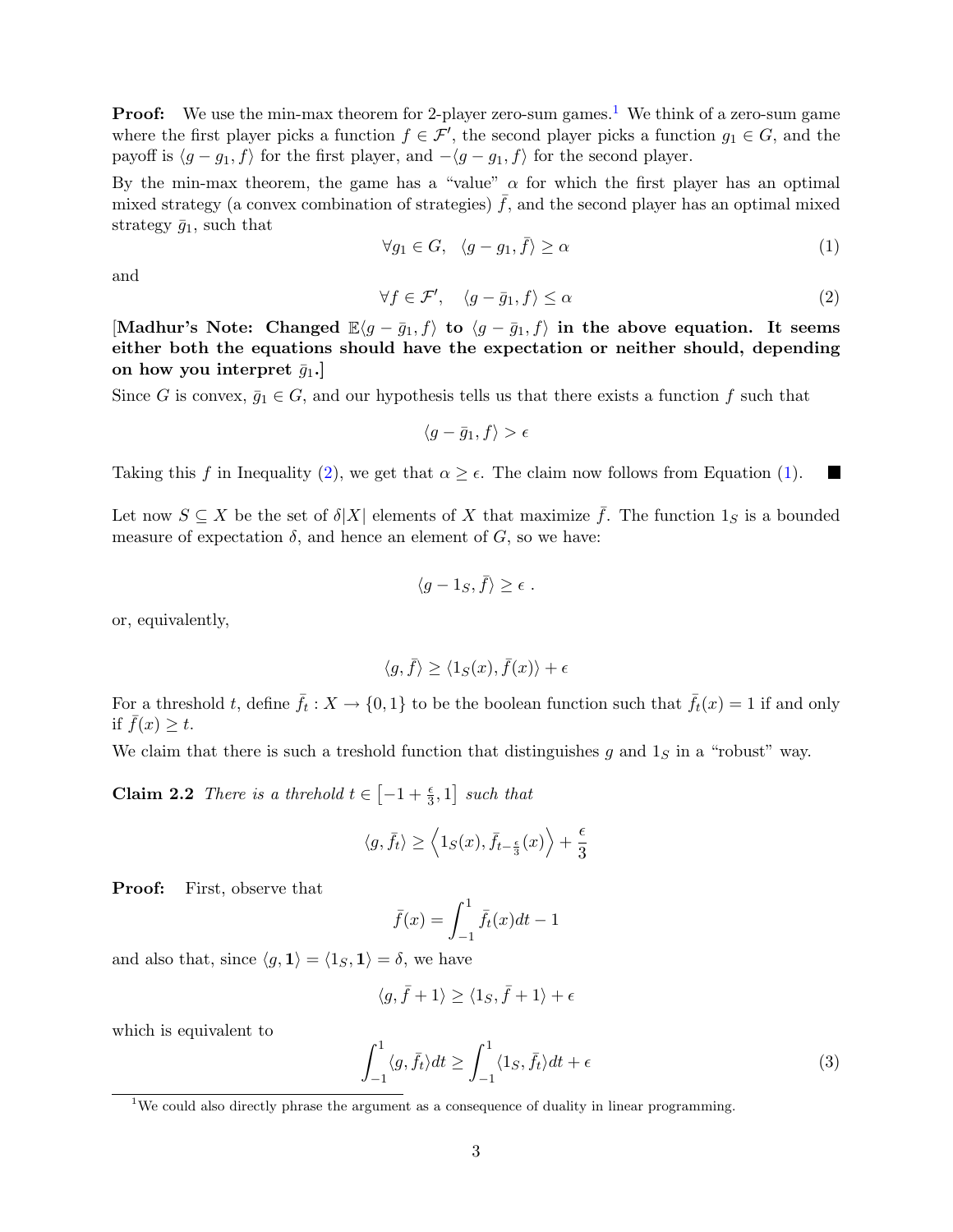Now if the claim were false, we would have

$$
\int_{-1}^{1} \langle g, \bar{f}_t \rangle dt
$$
\n
$$
= \int_{-1}^{-1+\frac{\epsilon}{3}} \langle g, \bar{f}_t \rangle dt + \int_{-1+\frac{\epsilon}{3}}^{1} \langle g, \bar{f}_t \rangle dt
$$
\n
$$
< \int_{-1}^{-1+\frac{\epsilon}{3}} \langle g, \mathbf{1} \rangle dt + \int_{-1+\frac{\epsilon}{3}}^{1} \left( \langle \mathbf{1}_S, \bar{f}_{t-\frac{\epsilon}{3}} \rangle + \frac{\epsilon}{3} \right) dt
$$
\n
$$
\leq \frac{\epsilon}{3} \cdot \delta + \int_{-1+\frac{\epsilon}{3}}^{1} \langle \mathbf{1}_S, \bar{f}_{t-\frac{\epsilon}{3}} \rangle dt + \left( 2 - \frac{\epsilon}{3} \right) \cdot \frac{\epsilon}{3}
$$
\n
$$
< \int_{-1}^{1} \langle \mathbf{1}_S, \bar{f}_t \rangle dt + \epsilon
$$

Contradicting Equation(3).

[Madhur's Note: Changed  $\bar{f}_{t-\frac{\epsilon}{3}}$  to  $\bar{f}_t$  in the last step of the proof, since the limits of the integral are now different.]

Now we shall show that the above threshold function distinguishes  $\nu$  from 1.

We have

$$
\langle g(x), \bar{f}_t(x) \rangle \le \langle \nu(x), \bar{f}_t(x) \rangle
$$

because  $g(x) \leq \nu(x)$  pointwise and  $\bar{f}_t$  is non-negative.

Observe that one consequence of Claim 2.2 is that there are elements  $x \in S$  such that  $\bar{f}(x) < t-\frac{\epsilon}{3}$  $\frac{\epsilon}{3}$ . Otherwise, we would have

$$
\langle 1_S, \bar f_{t-\frac{\epsilon}{3}} \rangle = \langle 1_S, {\bf 1} \rangle = \delta = \langle g, {\bf 1} \rangle \geq \langle g, \bar f_t \rangle
$$

in contradiction to the Claim. Since S was chosen to maximize  $\bar{f}$ , we can conclude that for all elements  $x \in X - S$  we must have  $\bar{f}(x) < t - \frac{\epsilon}{3}$  $\frac{\epsilon}{3}$ , so that

$$
\langle {\bf 1}, \bar{f}_{t-\frac{\epsilon}{3}} \rangle = \langle {\bf 1}_S, \bar{f}_{t-\frac{\epsilon}{3}} \rangle
$$

Putting everything together, we have

$$
\langle \nu, \bar{f}_t \rangle \ge \langle \mathbf{1}, \bar{f}_{t-\frac{\epsilon}{3}} \rangle + \frac{\epsilon}{3} \tag{4}
$$

It remains to find a distinguisher that is defined as a product of functions from  $\mathcal{F}'$ , rather than being a threshold function applied to a convex combination of elements of  $\mathcal{F}'$ .

Claim 2.3 For every  $\alpha, \beta \in [0,1], t \in [\alpha,1]$ , there exists a polynomial p of degree poly $(1/\alpha, 1/\beta)$ and with coefficients bounded in absolute value by  $\exp(\text{poly}(1/\alpha, 1/\beta))$  such that

- 1. For all  $z \in [-1,1]$ , we have  $p(z) \in [0,1]$ .
- 2. For all  $z \in [-1, t \alpha]$ , we have  $p(z) \in [0, \beta]$ .
- 3. For all  $z \in [t, 1]$ , we have  $p(z) \in [1 \beta, 1]$ .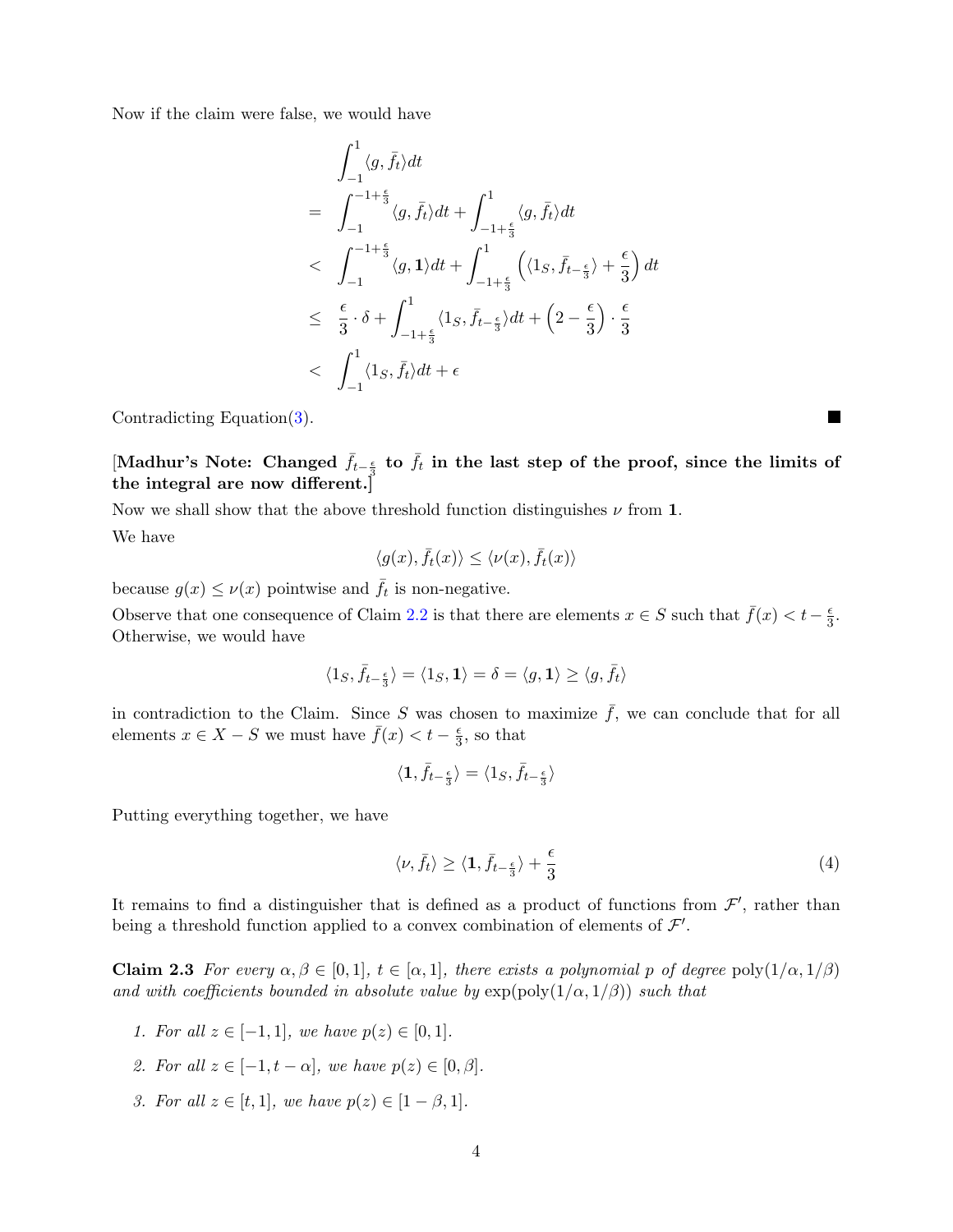We set  $\alpha = \epsilon/3$  and  $\beta = \epsilon/12$  in the claim to obtain a polynomial  $p(z) = \sum_{i=0}^{d} c_i z^i$  of degree  $d = \text{poly}(1/\epsilon)$  with coefficients satisfying  $|c_i| \leq \exp(\text{poly}(1/\epsilon))$  and such that for every x we have

$$
\bar{f}_t(x) - \frac{\epsilon}{12} \le p(\bar{f}(x)) \le \bar{f}_{t-\frac{\epsilon}{3}}(x) + \frac{\epsilon}{12}
$$

Combining the properties of the polynomial  $p$  with the above equations we get:

$$
\langle \nu, p(\bar{f}(\cdot)) \rangle \ge \langle \nu, \bar{f}_t \rangle - \frac{\epsilon}{12}
$$

and

$$
\langle \mathbf{1}, p(\bar{f}(\cdot)) \rangle \le \langle \mathbf{1}, \bar{f}_t \rangle + \frac{\epsilon}{12}
$$

giving

$$
\langle \nu, p(\bar{f}(\cdot)) \ge \langle \mathbf{1}, p(\bar{f}(\cdot)) \rangle + \frac{\epsilon}{6} \tag{5}
$$

If the polynomial  $p(\bar{f}(x)) = \sum_i c_i \bar{f}(x)^i$  has inner product at least  $\epsilon/6$  with  $\nu - 1$ , there must exist a single term  $c_k \bar{f}(x)^k$  whose inner product with  $\nu - 1$  is at least  $\epsilon/(6(d+1))$ , which in turn implies that  $\bar{f}(x)^k$  has inner product of absolute value at least  $\epsilon' := \epsilon/(4(d+1)|c_k|) = \exp(-\text{poly}(1/\epsilon))$ with  $\nu - 1$ :  $\overline{a}$ 

$$
|\langle \nu - 1, \bar{f}(x)^k \rangle| \ge \epsilon
$$

Suppose that

$$
\langle \nu-1,\bar{f}(x)^k\rangle\geq \epsilon'
$$

(the reasoning will be analogous in the other case.) Recall that the function  $\bar{f}$  is a convex combination of functions from  $\mathcal{F}'$ , hence  $\bar{f}(x) = \sum_{f \in \mathcal{F}'} \lambda_f f(x)$ . We may thing of  $\bar{f}(x)$  as being the expectation of the random variable  $f(x)$ , in the random process where we pick function f with probability  $\lambda_f$ . The value  $\bar{f}(x)^k$  is the expectation of the process where we sample independently k functions  $f_1, \ldots, f_k$  as before, and then compute  $\prod_i f_i(x)$ . By linearity of expectation, we can write

$$
\epsilon' \le \langle \nu - 1, \bar{f}(x)^k \rangle = \mathbb{E} \langle \nu - 1, \prod_i f_i(\cdot) \rangle
$$

where the expectation is over the choices of the functions  $f_i$  as described above. We can now conclude that there is point in the sample space where a random variable takes values at least as large as its expectation, and so there are functions  $f_1, \ldots, f_k \in \mathcal{F}'$  such that

$$
\langle \nu-1, \prod_i f_i(\cdot) \rangle \ge \epsilon'
$$

Finally, replacing  $f_i$  with  $-f_i$  as appropriate, we have  $f_i \in \mathcal{F}$ .

## Acknowledgments

We thank Terence Tao, Avi Wigderson, Noga Alon, Russell Impagliazzo, Yishay Masour, and Timothy Gowers for comments, suggestions and references.